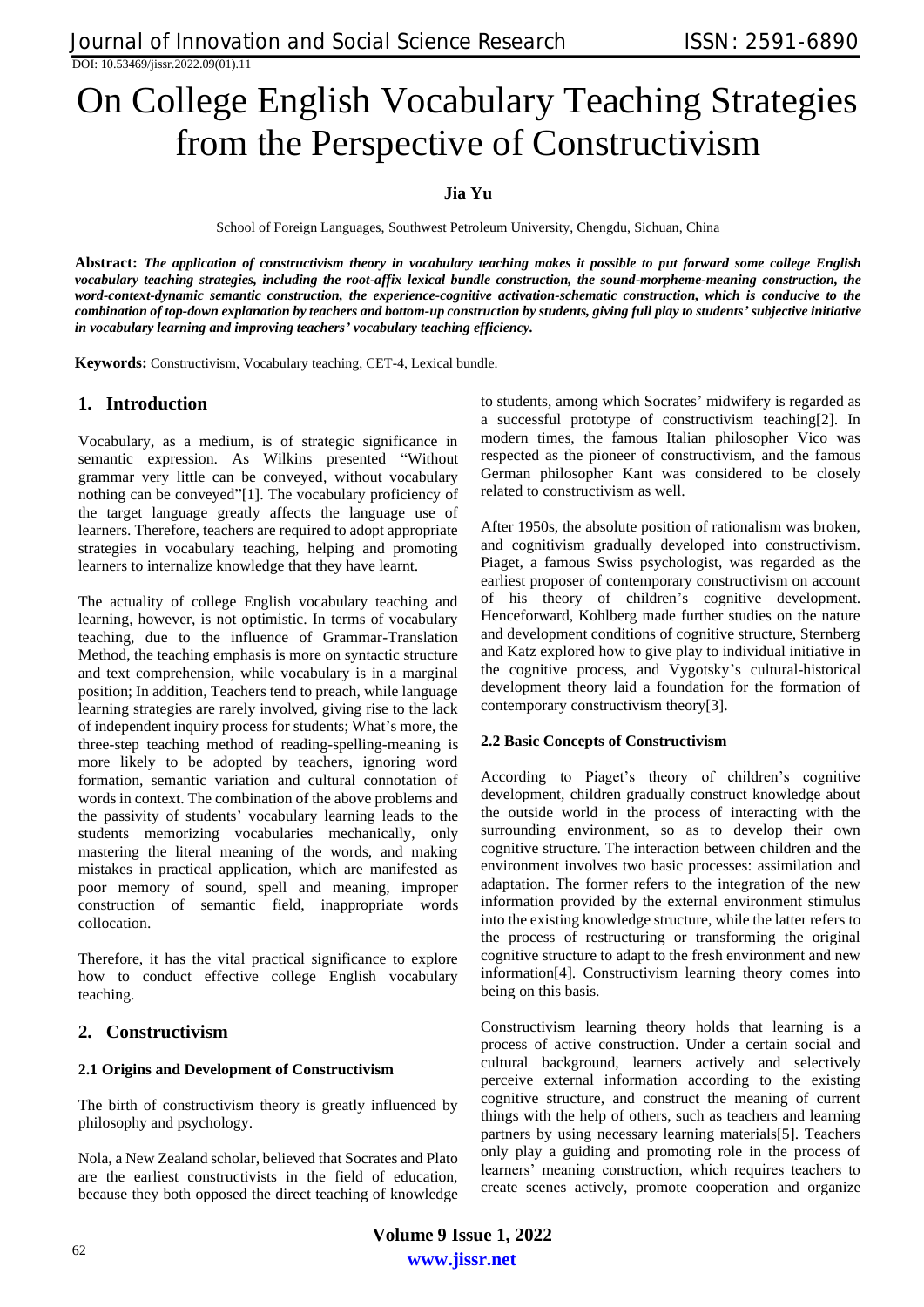conversations in the teaching process to help students achieve meaning construction.

Constructivism is a revolution of contemporary learning theory, which influences the development trend of instructional design theory and practice[6][7], playing an important role in college English vocabulary teaching.

## **3. Literature Review**

The novel teaching ideas advocated by constructivism theory just hit the defect of Chinese traditional teaching modes, as a consequence, Chinese scholars got down to conduct researches on the theory and practice of constructivism systematicly and thoroughly. He Kekang discussed in detail the origin and development of constructivism theory, including its learning theory, learning methods and teaching models etc[8]. Gaowen traced the ideological origin of constructivism on the theoretical basis of philosophy and psychology[9]. Chen Qi elaborated the development, basic viewpoints and the process of learning cognitive construction of constructivism from the perspectives of pedagogy and psychology[10].

With the help of the above researches, more and more scholars combined the constructivism theory with English language teaching, exploring English teaching models, writing, reading and translation teaching, etc. There were some scholars applying constructivism theory to vocabulary teaching, for instance, Zhang Ming studied vocabulary learning strategies and teaching models for English majors[11]. Huang Leping and Wang Junchao discussed the motivation and constructions of vocabulary teaching in detail[12]. Zhu Min made a review of *Applied English Lexicology*, emphasizing the importance of helping students build up their mental lexicon and teaching vocabulary comprehensively[13]. Miao Zhuang conducted an empirical study on English vocabulary teaching in a senior high school by flipped class model under the guidance of constructivism[14].

Previous studies explored English vocabulary teaching models from a theoretical perspective, lacking qualitative analysis. Therefore, this paper combines constructivism theory with vocabulary teaching examples in order to put forward some new strategies to provide effective reference for college English vocabulary teaching.

## **4. English Vocabulary Teaching Strategies under the Guidance of Constructivism**

Candidates are required to master 4200 vocabulary by the CET-4 syllabus and have the ability to identify new words according to the basic word-formation method. For the sake of realizing the teaching requirement, teachers need to pay attention to the motivation of vocabularies and their variations in context. The following strategies can be used to help students complete meaning construction in vocabulary teaching.

#### **4.1 Strategy 1: Root-affix Lexical Bundle Construction**

English word formation can be divided into derivation, compounding and conversion, among which derivation is the most productive[12]. Derivative words are composed of affixes or roots. Affixes are composed of prefixes and suffixes. The former changes the meaning of words, such as negative prefixes in-, im-, un-, non-, de-, time prefixes pre-, fore-, ex-, post-, while the latter alters the part of speech, such as noun suffixes -er, -ment, -ion, -ship, -hood, -ness, -ty, -al, verb suffixes -ify, -en, -ate. Root is the core part of a word, determining its basic meaning, for instance, acid referring to sour, audi signifying hear, seism representing earthquake.

In the teaching of affixes, the top-down approach can be adopted to explain the meaning of affixes and help students to grasp the motivation of vocabulary and enlarge their vocabulary size, while in the teaching of roots, teachers can ask students to summarize and classify the words they have learned, discuss with other learners, discover and summarize the rules of word roots, and finally achieve the purpose of drawing inferences from one another. Here are some examples:

(1) October

Students are familiar with the word October, but they know less about the prefix octo-. When teaching, teachers can make use of students' original knowledge, explaining the original meaning of the prefix octo- is eight, such as "octopus", so that students can explore the reason why October is translated into the tenth month of a year by communicating with students or searching information on the Internet.

The Gregorian calendar commonly used in the world today originated from the ancient Roman calendar, which originally lasted only ten months. January and February were added to the beginning of a year after the calendar reform, so October moved backwards to become the tenth month. In the same way, we can see that the prefix dec- originally refers to ten, as in "decade", "decimal", but December is translated as the twelfth month of a year. Students' learning interests can be stimulated by vocabulary stories, so that they are more likely to take the initiative to construct meanings. In addition, with the help of teacher-student cooperation and students' communication, the memory of words can be strengthened. Students will form the following lexical bundles through vocabulary extension and construction:

 $\Sigma(-octo)=$ {October — octopus & December — decade decimal...}

Based on the knowledge already learned, students can identify the prefix con- as emphasis, such as "connect", "contact". Bottom-up teaching method can be adopted by teachers, asking the students to list the words with the root -tain, and then organizing the students to cooperate and discuss the meaning of the root -tain. The steps are shown in Table 1:

**www.jissr.net Volume 9 Issue 1, 2022**

<sup>(2)</sup> contain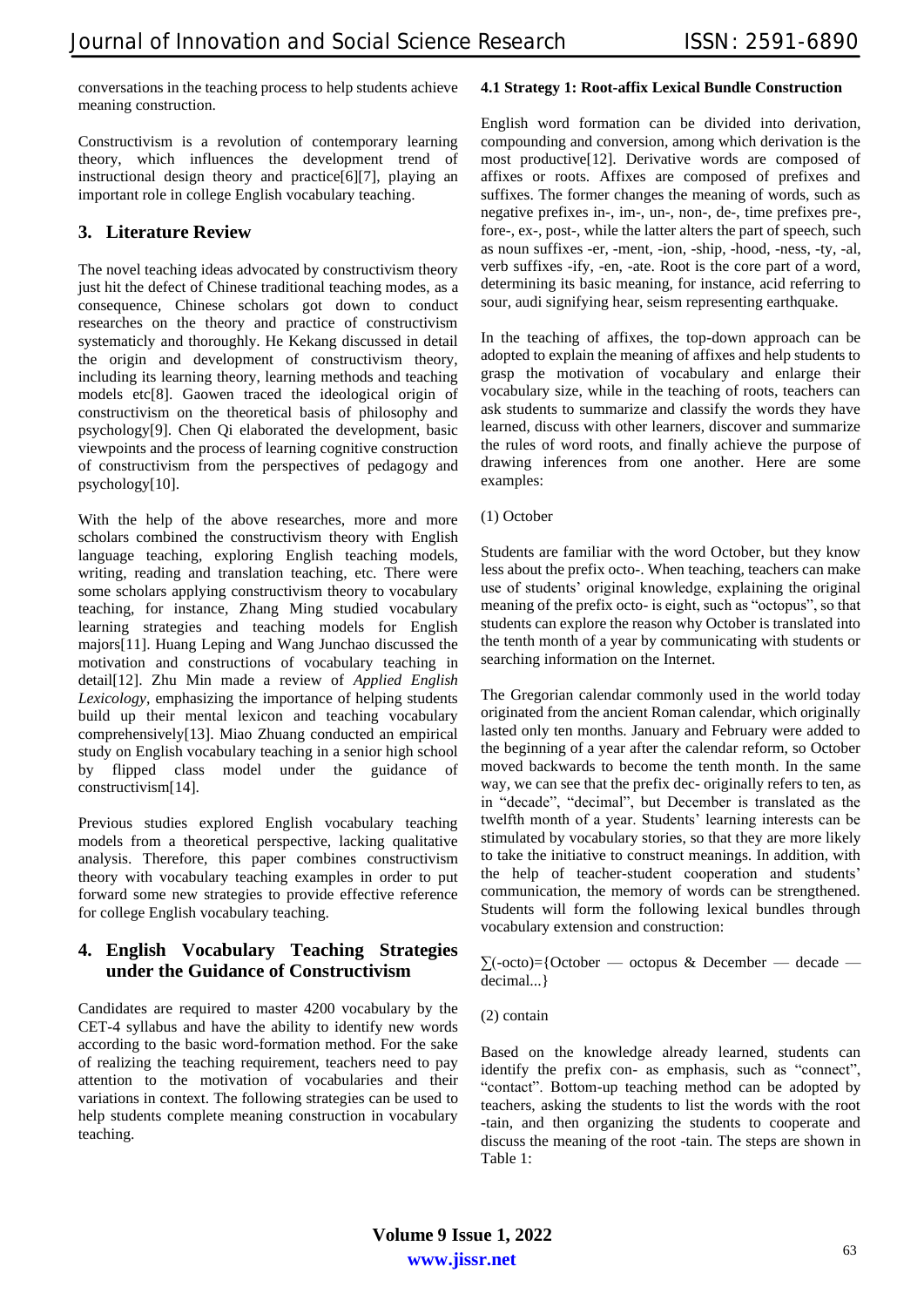| rusic II Denicul Cunules comunication of |                  |                                          |       |          |                            |
|------------------------------------------|------------------|------------------------------------------|-------|----------|----------------------------|
| Step1                                    | Decomposition    | Prefix                                   | Root  | Word     | Basic<br>meaning           |
|                                          |                  | con-                                     | -tain | contain  | have as a<br>component     |
| Step2                                    | Enumeration      | at- $(=ad)$                              |       | attain   | to gain with<br>effort     |
|                                          |                  | ob-                                      |       | obtain   | to get sth                 |
|                                          |                  | sus-                                     |       | sustain  | to make sth<br>continue    |
|                                          |                  | main-<br>(=manu)                         |       | maintain | keep in a<br>certain state |
|                                          |                  | re-                                      |       | retain   | to keep sth                |
| Step3                                    | Rules<br>Summary | The root -tain means to "hold" or "have" |       |          |                            |

**Table 1:** Lexical bundles construction of -tain

Students can assimilate new knowledge into the original cognitive system in this way, and the lexical bundles formed by students now is:

 $\sum$ (-tain)={contain — attain — obtain — sustain — maintain — retain...}

#### **4.2 Strategy 2: Sound-morpheme-meaning Construction**

Sound-morpheme-meaning, as a common method in English vocabulary teaching, refers to the construction and memory of vocabularies by guiding students to pronounce, recognize form and construct meaning[15], which includes pronunciation association mnemonic method and morpheme extension mnemonic method. The former helps students remember words according to the rhythm or consonant, and the latter builds morpheme frame according to the words shape to enlarge vocabularies, for example:

#### (3) Giggle

There are myriad of onomatopoeia in English, which provide motivation for the generation of words, whether describing the sounds of natural things or human sounds. Therefore, the pronunciation association mnemonic method is helpful for teachers to improve the efficiency of vocabulary teaching.

The word giggle means "to laugh in a silly way because you are amused, embarrassed or nervous", showing a strong connection between the sound and its word formation. Teachers can request students to imitate pronunciation and make full use of their cognition of the world to remember words by associating words with scenes, such as the following occasions:

The girls giggled at the joke. They giggled nervously as they waited for their turn.

In addition, other onomatopoeia related to laughter can be added to vocabulary teaching for semantic discrimination, such as chuckle, titter and gurgle, so that the lexical bundles can be generalized by the students:

 ${giggle - chuckle - titter - gurgle - chortle - short -}$ roar — burble...}

(4) Worm

Morpheme extension mnemonic method refers to the induction of the potential motivation according to the external structure of a word, followed by the construction of lexical bundles. The word "worm" is like "a long thin creature with no bones or legs, that lives in soil or inside the bodies of humans or animals" from the morphological point of view, which can be extended to wring, wriggle and squirm. The lexical bundles can be formed by analogy:

{worm — wring — wriggle — squirm...}

Obviously, in order to encourage students to expand vocabulary actively and consciously, teachers are required to take the initiative to guide students to construct lexical bundles.

#### **4.3 Strategy 3: Word-context-dynamic Semantic Construction**

The discussion on static meaning and teaching methods of vocabulary is followed by the dynamic meaning of vocabulary and the corresponding teaching strategies, which are more worthy of study. As Malinowski said, without context, words are mere fragments and have no meaning[16]. Context refers to "the words that come just before and after a word, phrase or statement and help you to understand its meaning" in *Oxford Advanced Learner's Dictionary*, consisting of situational context and linguistic context[16]. Due to the semantic variation of vocabulary often occurs with the specific context, teachers are supposed to serve guidance to students, helping them construct the dynamic meaning of vocabulary by speculating meanings according to co-text, juxtaposed examples, appositive or attributive clause, etc.

(5) The old man put on his spectacles and began to read.

Although the word "spectacle" is a new word, it is effortless for students to construct the meaning of it in the context. "Spectacle" is an object used for reading and needed to be worn, so that the word means "glasses" apparently, which echoes "the old man".

(6) Today young couples who are just starting their households often spend lots of their money on appliances for instance, washing machines, refrigerators and color televisions.

In this sentence, "appliance" is relatively unfamiliar for students, but they can infer that appliance is a hypernym based on the enumeration following "for instance". On the basis of the common attribute of the words "washing machines", "refrigerators" and "color televisions", the word "appliance" refers to a device or machine designed to do a particular thing in the home, which is often electrical.

(7) The invention of snorkel, a long air tube that reaches up to the surface, has made it possible for submarine to use their diesel engine even when they are submerged.

The word "snorkel" is the core word of the sentence and fresh one. The appositive "a long air tube that reaches up to the surface" after it describes its characteristics vividly. Combining this definition with the context, students can deduce what it means to be a tube through which a person swimming just under the surface of the sea can breathe.

**www.jissr.net Volume 9 Issue 1, 2022**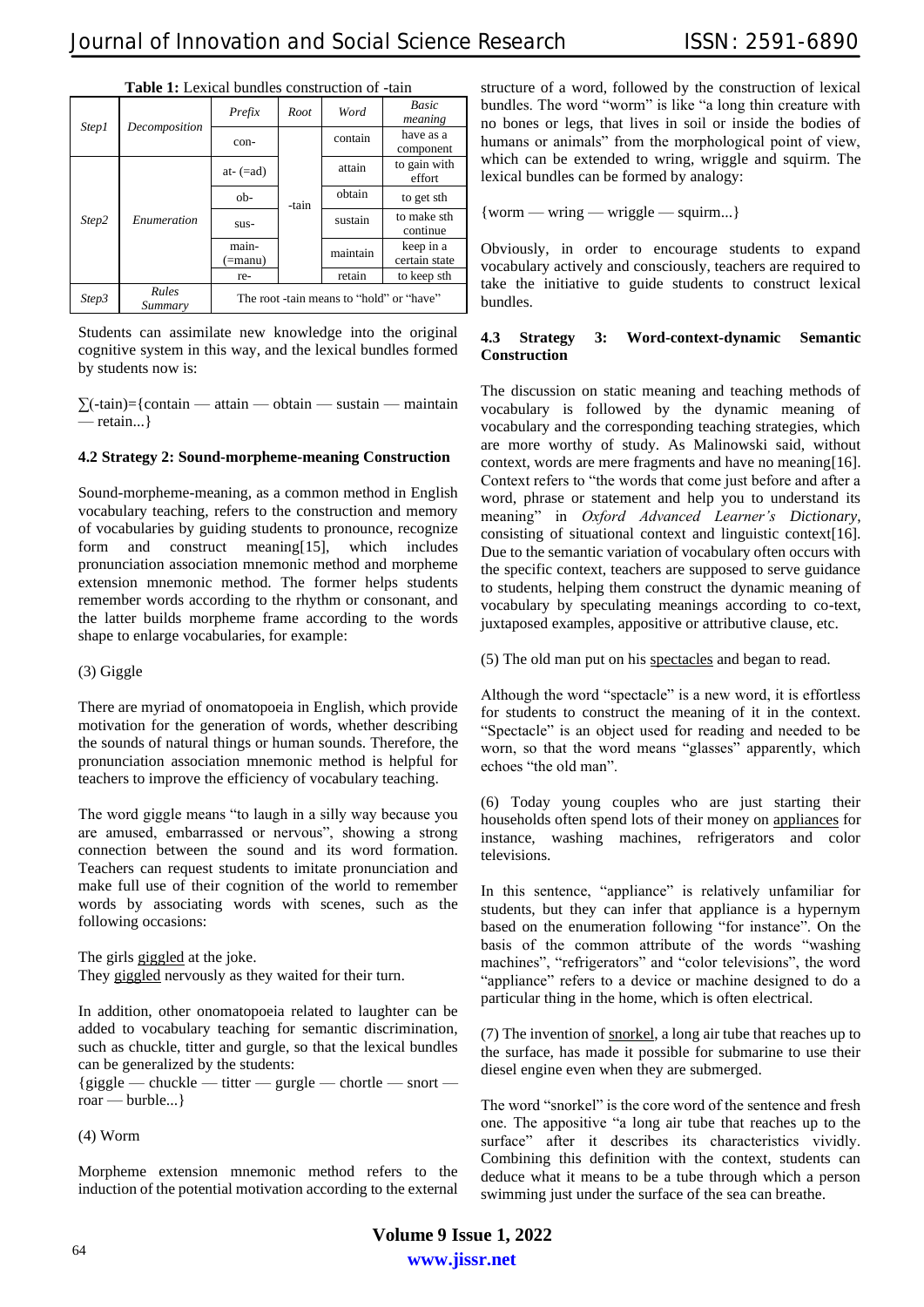#### **4.4 Strategy 4: Experience-cognitive activation-schematic Construction**

Schema is the existing knowledge and experience network in the human brain, which is the cognitive structure representing a specific concept, object or event[17]. In other words, schema theory holds that individuals process new information related to themselves according to their existing self-schemas and form a general understanding of themselves based on their previous experience, which is of great guiding significance to English vocabulary teaching. In the teaching of new words, teachers ought to assist students to construct schemata and simulate scenes according to their original knowledge, so as to learn a series of words related to the scenes.

(8) Paper cutting is a unique form of Chinese traditional folk art with a history of more than 2,000 years. The materials and tools for paper cutting are simple: paper and scissors. Paper cutting works are usually made of red paper, because red is associated with happiness in traditional Chinese culture. Therefore, in the wedding, the Spring Festival and other festive occasions, red paper cutting is the first choice of door and window decoration (CET-4 translation in June 2019, Vol.1).

The above paragraph describes the folk art of paper cutting. When teaching, teachers are able to use multimedia to show the pictures or videos of paper cutting to students, and even carry out a paper cutting activity to activate students' cognition of it. In this way, the corresponding encephalic area will be activated by students, which can be stimulated as well when describing the paper cutting activity in words. During repeated activation, students will construct schemas and form the following lexical bundles based on their original cognition:

 $\sum (Paper cutting) = \{ Nature (Chinese traditional folk art)$  — Materials and tools (red paper and scissors) — Symbol (happiness) — Application (wedding/the Sping Festival) — Function (door/window decoration)...}

By analogy, paper-cutting activities can be extended to other folk arts by teachers, for example:

(9) Lion dance, as a traditional folk performance in China, has a history of over 2,000 years. During the dance, there are two performers wearing a lion costume, with one controlling the head and the other controlling the body and the tail. They cooperate with each other skillfully and imitate various movements of a lion. Lion, as the King of the Beasts, symbolizes happiness and good fortune. Therefore, lion dance is often performed during the Spring Festival and other festivals. It may also appear in other important occasions like business openings and wedding ceremonies, which attracts many people to watch (CET-4 translation in June 2019, Vol.3).

Most students are likely to have seen the lion dance live or online, so there are lion dance-related vocabularies in their cognition. In this case, the embodiment-activation- schematic construction model is very beneficial to the construction of students' vocabulary framework. Role-playing, showing

pictures or videos can help students learn vocabulary on the basis of experience and cognition. During the experience and subsequent reading of the text, students are capable of finding and filling in new slots, thus constructing a more complex and experiential "lion dance" situation and storing it in memory as a knowledge node. Compared with traditional word teaching, this strategy is characterized by the experiencability, constructability and systematization of vocabulary.

 $\Sigma$ (Lion dance)={Nature (Chinese traditional folk performance) — Performance (wear a lion costume/control the lion/cooperate/imitate) — Symbol (happiness & good fortune) — Application (the Sping Festival/business openings/wedding ceremonies) — Function (attract attention)...}

Teachers and students can further construct a more complete and fluent schema to strengthen students' memory of new words in subsequent learning.

# **5. Conclusion**

In college English vocabulary teaching, it should be noted that teachers are supposed to adopt a variety of strategies consciously to create an advantageous environment for students. While teaching, students should be encouraged to use their existing cognitions to actively construct meaning in collaboration with teachers and other learners, assimilating new knowledge into the original cognitive system or reconstructing new ones. The teaching task of teachers is to make students not only understand the literal meaning of words, but also understand the motivation and their dynamic variations in context by adopting different teaching strategies, diversifing teaching forms, to stimulate students' interest in vocubulary learning, promoting the comprehensive development of students.

### **References**

- [1] Wilkins, D. A, Linguistics in Language Teaching, MA: MIT Press, Cambridge, 1972.
- [2] Zuo Yinfang editor-in-chief, Educational Psychology, Huazhong University of Science and Technology Press, Wuhan, 2015.
- [3] MBA, "Constructivism Learning Theory," para. 2&3, Mar. 1, 2016. [Online]. Available: [https://wiki.mbalib.com/wiki/Constructivism Theory.](http://nl1.vnunet.com/news/1116995) [Accessed: Dec. 18, 2021].
- [4] Piaget, J, The Psychology of the Child, Basic Books, New York, 1972.
- [5] Zhou Rongsheng, "English Teaching Model Based on Constructivism Theory," Education Review, (8), PP. 147-149, 2018.
- [6] Zhong Zhixian, "Constructivist Learning Theories and Instructional Design," E-education Research, (5), PP. 10-16, 2006.
- [7] Zhu Tianyi, "English Vocabulary Teaching in Junior Middle School from the Perspective of Constructivism Learning Theory," Overseas English, (2), PP. 14-16, 2018.
- [8] He Kekang, "Constructivism: The Theoretical Basis of Reforming Traditional Teaching," E-education Research, XVIII (3), PP. 3-9, 1997.

**www.jissr.net Volume 9 Issue 1, 2022**